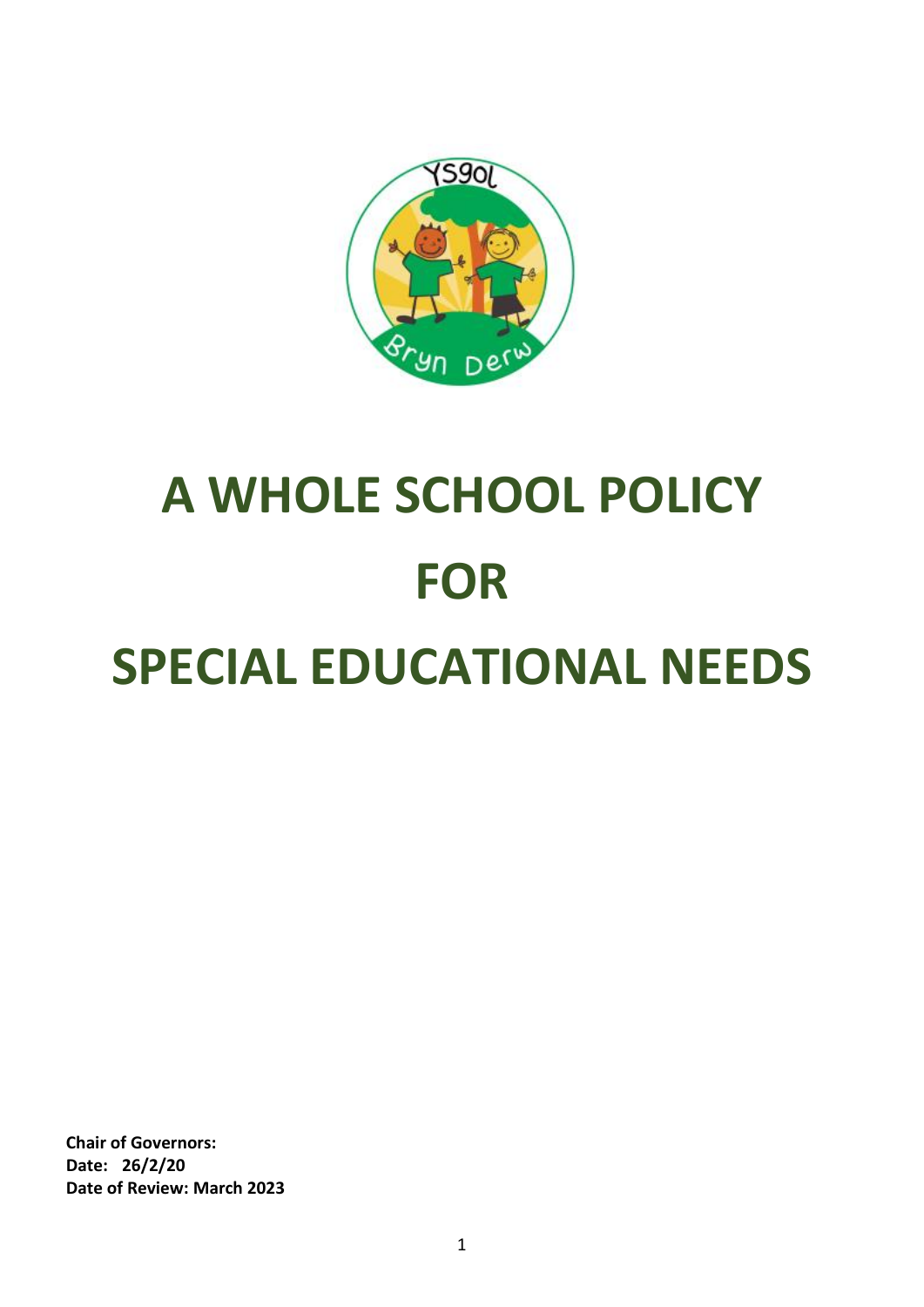# **A Whole School Policy for Special Educational Needs**

## **Contents**

- Introduction
- Basic information regarding special educational provision at Ysgol Bryn Derw
- Identification, assessment and provision
- Staffing policies, partnership with parents and external agencies

# **Introduction**

All schools are required to have due regard to the Code of Practice for Special Educational Needs when carrying out their duties towards all pupils with Special Educational Needs. This is a particularly important issue for Ysgol Bryn Derw since the prime purpose of the school is to provide quality educational provision for children described as having Autism Spectrum Disorder (ASD). At Ysgol Bryn Derw, all of the school population have special educational needs.

As part of their statutory duties, the governing bodies of all Maintained Schools are required to produce information about and report on the school's policy for special educational needs. This policy outlines;-

- Basic information about the school's special educational provision.
- Information about how the school identifies, assesses and provides for our pupils all of whom have Special Educational Needs.
- Information about the school's staffing policies and partnership with bodies beyond the school.

This policy reflects the consensus of opinion of the whole teaching staff and the governing body. The policy is reviewed annually by the governing body and subsequently is revised and appropriate amendments made. Information is also included in the Governing Body Annual Report to Parents.

At Ysgol Bryn Derw, special educational needs are considered within the whole school perspective. The school seeks to promote an approach that helps to create an atmosphere of encouragement, security, acceptance, respect for achievements and sensitivity to individual needs, consequently our policy for SEN seeks to ensure that the overall aims of the school are met.

The aims of the school are as follows:

- To provide a rich learning environment with a variety of learning experiences, which are geared towards enabling each pupil to experience success in a happy, caring, secure environment.
- To provide access for every pupil to a broad, balanced and relevant curriculum which includes the prescribed Curriculum which is suitably adapted and modified as appropriate to age and ability.
- To plan and shape the teaching of the curriculum to be responsive to individual needs and to minimise the effects of any disabilities upon learning.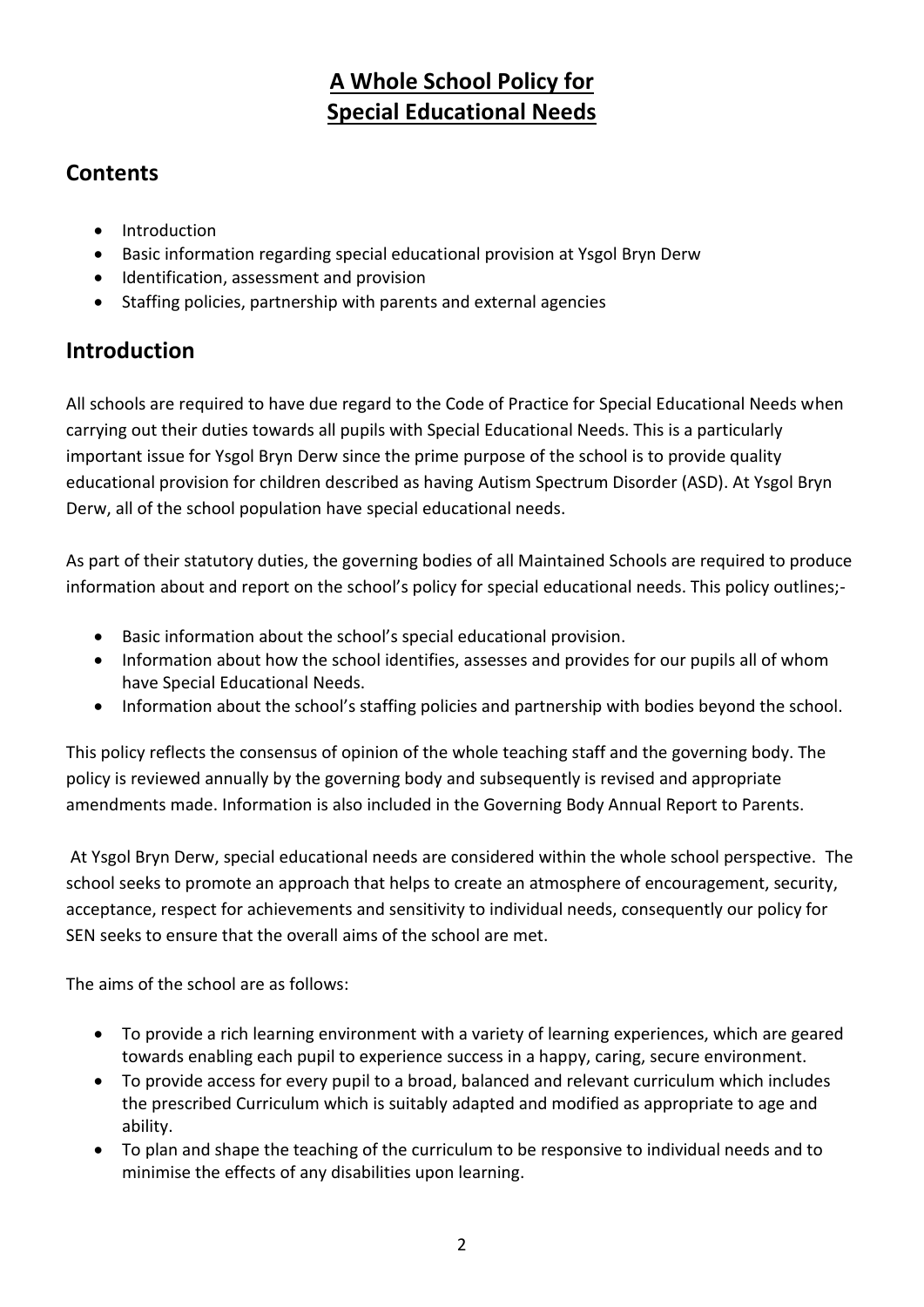- To give specific, specialised support to all aspects of development, in order to help each individual pupil progress towards as great a degree of independence as possible. Such support will include a multi – disciplinary approach where appropriate.
- To provide each child with a series of individual education programmes incorporating a progressive and relevant sequence of concepts, skills and knowledge; which are based on individual need, and which build on individual strengths.
- To prepare young people for the transition to adulthood, by providing the opportunity to practice independence skills in real life situations including, where appropriate, vocational training and supported placement in work experience.

This policy for SEN seeks to ensure that these aims are meet. Above all this policy seeks to ensure that the school responds to pupils' diverse learning needs, that suitable learning challenges are set for all pupils, and that potential barriers for learning are overcome.

The implementation of this policy is the responsibility of all staff at Ysgol Bryn Derw. It aims to promote the following principles;

- An acceptance that all pupils are the responsibility of all staff.
- All staff recognise that everyone is an individual within the community of the school.
- A genuine belief shared by all staff that all children are of equal worth.
- A common policy for identifying any children with special educational needs.
- Agreed strategies for helping individual pupils.
- A system of individual record keeping.
- A common policy for the involvement of parents.
- Clear and agreed arrangements with external support services.
- Equitable distribution of resources throughout the school.

## **Basic information regarding special education provision at Ysgol Bryn Derw**

- S.E.N Leader Richard Drew (Headteacher)
- S.E.N Governor Nathan Kethro (LA Governor)

Ysgol Bryn Derw is a special day school which educates children and young people with a primary need of Autistic Spectrum Disorder (ASD). Some pupils may also have additional forms of special educational needs, such as visual or hearing impairments, severe learning difficulties, others may display behaviours that challenge.

#### S.E.N Register

- All pupils on the school roll are included on the school S.E.N Register
- The Special Needs Register is kept up to date via the ICT administration system called SIMS which is a system shared across school, Local Authority and the Welsh Government.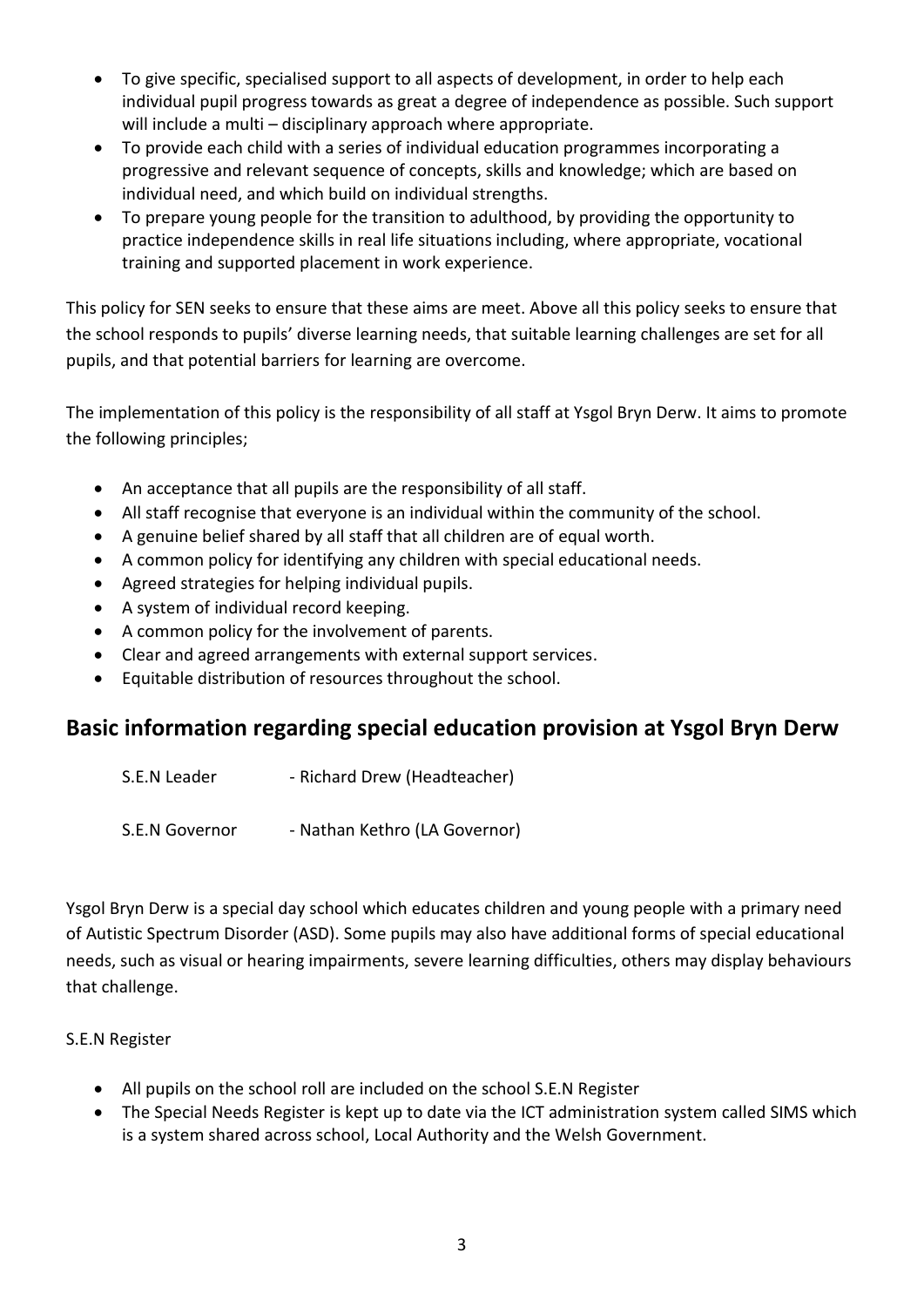#### **SPECIALIST FACILITIES**

As a Special School, Ysgol Bryn Derw offers a range of specialist facilities. These include;

- Access for pupils using wheelchairs; including outdoor facilities.
- Three specially designed multi-sensory soft play rooms to provide pupils with multi-sensory experiences and active play.
- Three multi-sensory rooms specialised multi-sensory equipment and staff who have relevant expertise.
- Low arousal quiet room spaces.
- Two Independent Living Skills rooms.
- Specialist ICT Equipment in all classrooms and dedicated sensory rooms.
- Trampoline to provide Rebound Therapy.

## **Identification, assessment and provision**

#### **IDENTIFICATION AND ASSESSMENT**

Identification and assessment of pupils with SEN are not viewed as ends in themselves, but as continuous processes which provide information in terms of individual needs so that appropriate provisions, e.g. targets for learning or strategies to enable learning can be established for all pupils. Pupils are identified as having SEN, before admission to Ysgol Bryn Derw. However, the assessment of these needs (which can change over a period of time) is on going throughout their school careers.

Procedures for such assessment include the following;

- By ongoing recorded, structured observations of pupil progress, which serve to inform teacher judgements of best fit levels descriptions of their current attainment and progress over time
- By the use of assessment tools including Routes for Learning, P levels, Foundation / National curriculum level descriptions and National Literacy, Numeracy and Digital Competence descriptors
- Advice and reports from visiting specialists from the Education, Health and Social Services.
- The measure of individual progress towards specific criteria within curriculum, subject or areas of development, as compared with similar pupils in similar schools via moderation activities

In all of the above – mentioned procedures, teachers (along with the staff who support the pupils in class) are the key. Much rests upon their professional skill and judgement in assessing individual needs within appropriate provision.

Moderation of teachers' judgement are in place via the use of national schemes including PACE as well as moderation workshops across other special schools.

#### **PROVISION OF A BROAD, BALANCED AND RELEVANT CURRICULUM**

The whole curriculum at Ysgol Bryn Derw has a distinct character in that each child is placed at the centre of the educational process, with curriculum content being based on each child's individual needs.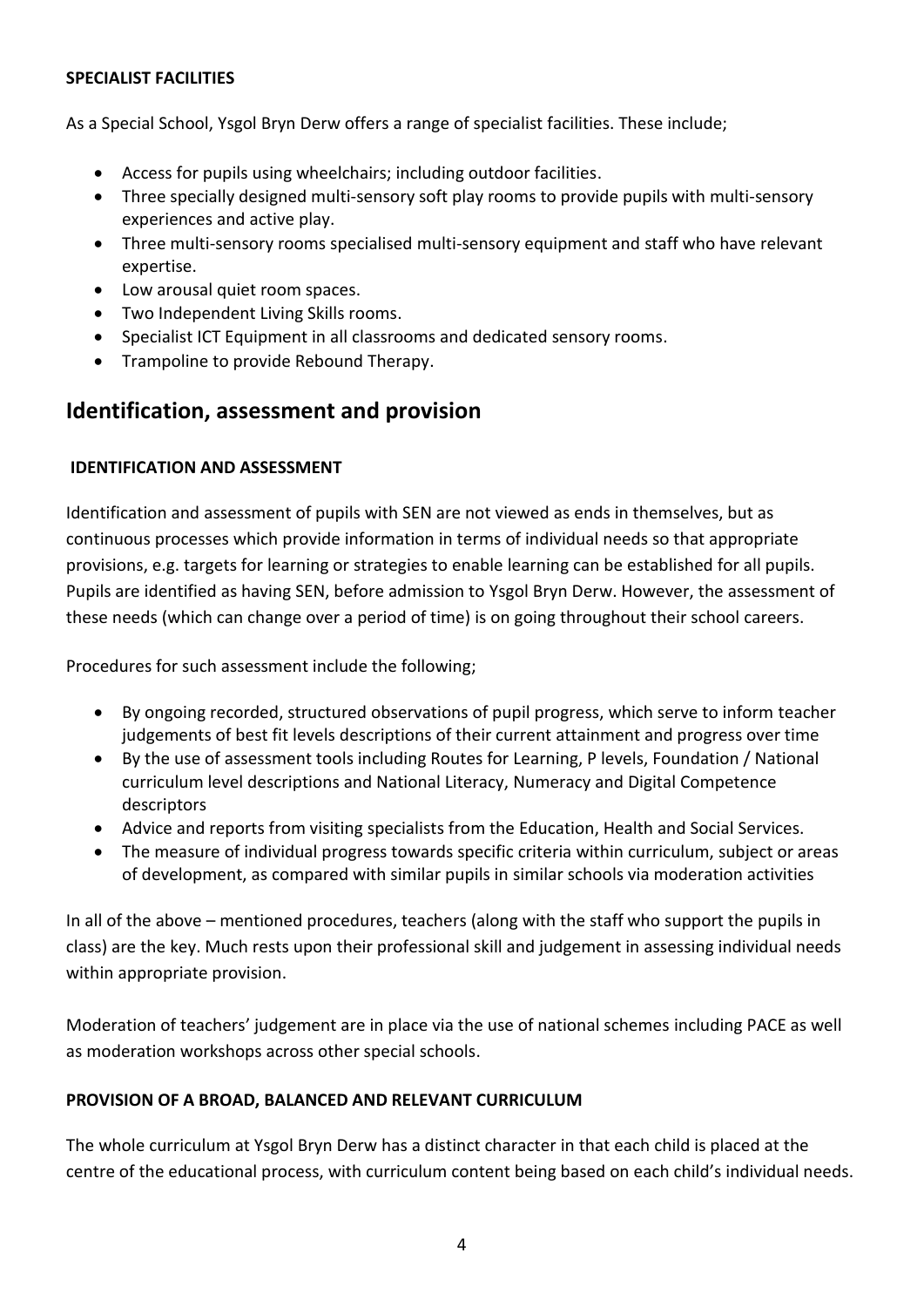Ysgol Bryn Derw fully endorses the entitlement of all pupils to a broadly based, relevant and differentiated curriculum. In the context of an all age school for pupils with ASD and learning disabilities, the frame work for planning, teaching and assessment of the curriculum will differ according to the age of each pupil as well as each pupil' s level of development.

In the early years at Ysgol Bryn Derw (4 years to 7 years of age) the curriculum framework is based upon the Welsh assembly's Foundation Phase curriculum programme and the Areas of Learning and Experience from the Curriculum for Wales.

For pupils within the 7 to 14-year age range, such breadth and balance is achieved through the teaching of the subjects and requirements of the Curriculum for Wales and the Areas of Learning and Experience.

In each case, medium term plans are developed by staff to teach programmes using a high level of structure, differentiation and modification as well as a range of teaching approaches, which take into account individual developmental requirements.

The teaching of the curriculum to our 14 to 19-year old students is based on the same principles as those described above and in line with the Welsh Government's Learning Pathways programme. In their regard, the emphasis is very much upon preparing them for their transition to adulthood. The school has adopted a framework in which importance is place upon personal development and independence including topics such as personal relationships, awareness of oneself as a citizen, health, personal care, the management of personal affairs, budgeting etc. Every encouragement is given to each student to take responsibility and control of their lives through decision making and the establishment of appropriate relationships. New experiences become available to pupils during this time, including supported experience of the world of work.

The majority of the educational needs of the pupils at Ysgol Bryn Derw are highly individual in nature. In order for many of them to progress well, in terms of their overall development, there is often a need to emphasis certain areas of the curriculum in a highly structured way by means of individually designed programmes. These programmes set short as well as medium and long term teaching objectives. Such individual programmes are used to give all pupils access to their national entitlement curriculum and to meet their individual needs.

Additionally, many of our pupils require special therapies as part of their holistic curriculum experiences. In response the school aims to achieve the right balance of the curriculum elements for each and every pupil so that a reasonable proportion of their school time is used to teach skills of maximum benefit to them. The precise content for each pupil varies from one to another, for an individual pupil over time and / or in response to their changing needs.

#### **ORGANISATION AND GROUPING OF PUPILS**

The classes of Ysgol Bryn Derw are organised primarily according to age, and then with regard to their individual needs and group dynamics.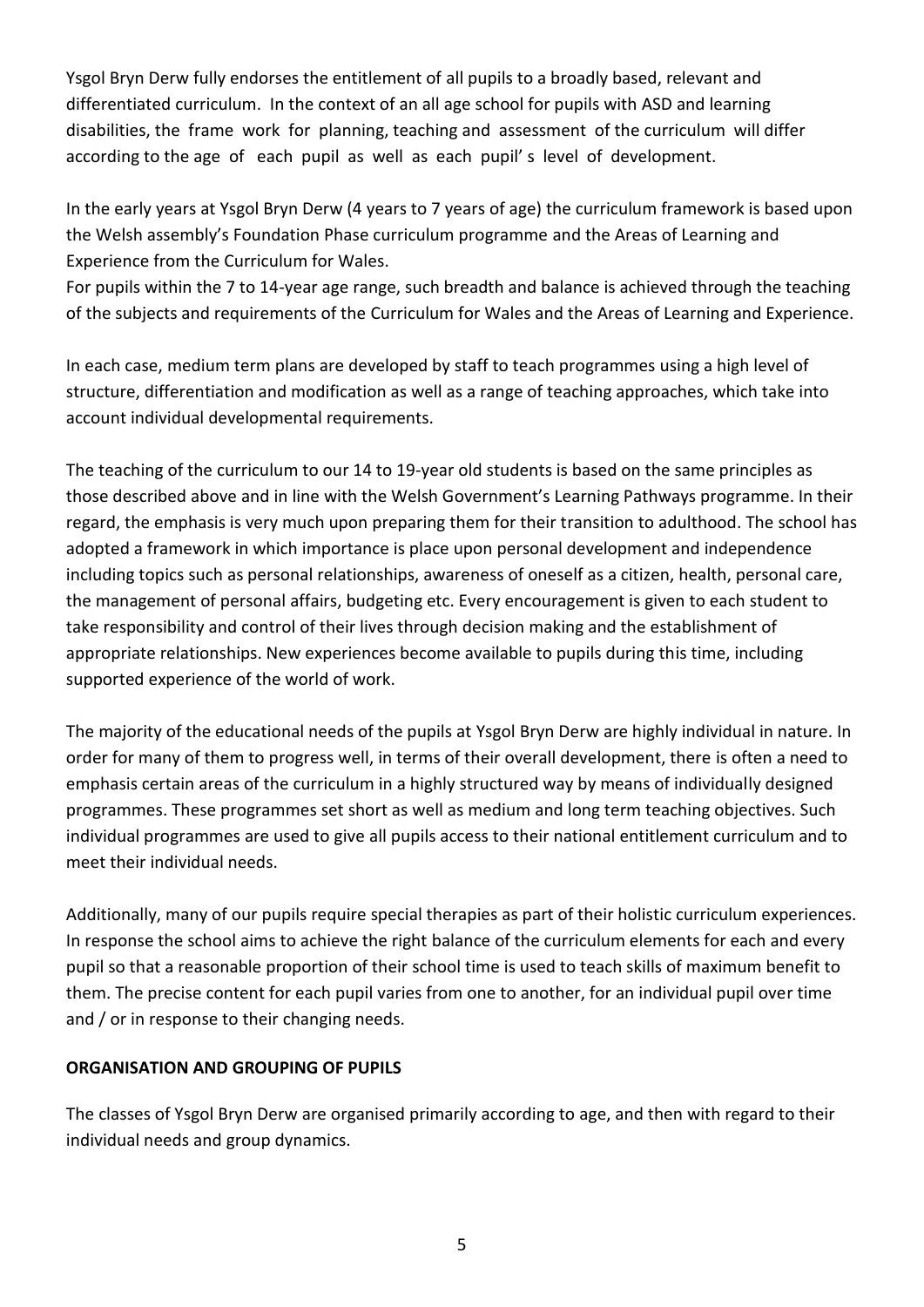These decisions are made according to each pupil's level of development. The important element is that all our pupils have access to appropriate specialist provision within the school, and benefit from as many experiences within the wider context of school as possible.

#### **STATEMENTS OF SEN AND REVIEWS**

As mentioned earlier, all of the school population are included on the school's register for SEN. Many have their needs formally addressed in a Statement of Special Educational Needs via the SEN Regulations Code of Practice, others have a Local Authority IDP.

Whether pupils have a 'Statement' or not each and every pupil at Ysgol Bryn Derw benefits from an annual review of their individual needs to which parents are invited. An Individual Development Plan is then drawn up to inform future planning.

The purpose of this annual review is as follows;

- To review the special provision made for the pupil, including the appropriateness of any special equipment or support provided.
- To determine the appropriateness of the statement or Individual Development Plan; including any amendments which may be necessary.
- To establish whether the pupil is achieving the intended progress.
- To set new targets for the coming year: progress towards those targets will be considered at the next annual review in the following year.

A requirement of the Code of Practice for SEN is that the first annual review after the child's 14th birthday is the 'Transition Review' where decisions are made regarding post school options. The agencies which play a major role in the post school years are involved and consideration is given to the range of options available, with advice from a specialist careers' officer. A Transition Plan is prepared following the meeting. At Ysgol Bryn Derw this will usually be concerned with arrangements for a smooth transition to or within the tertiary department, since we hope that nearly all of our 16+ students will elect to stay at school until the age of 19 years. For young people at Ysgol Bryn Derw, the involvement of social care services and health services will be of particular importance.

For all reviews of SEN at Ysgol Bryn Derw, the following protocol is reserved:

- Review dates are circulated to Careers, Social Services, Health Services and the LEA well in advance
- A copy of the School Advice Report is provided for parents at least two weeks in advance of the meeting along with agenda of the meeting.
- Opportunities are provided for parents to contribute in writing to the review meeting.
- Minutes are taken at the review meeting and are forwarded to all present as soon as possible after the meeting.

Currently a range of other professionals who are involved with pupils are provided with the review dates in order that they may attend if so required. This circulation includes the following agencies;

Careers Wales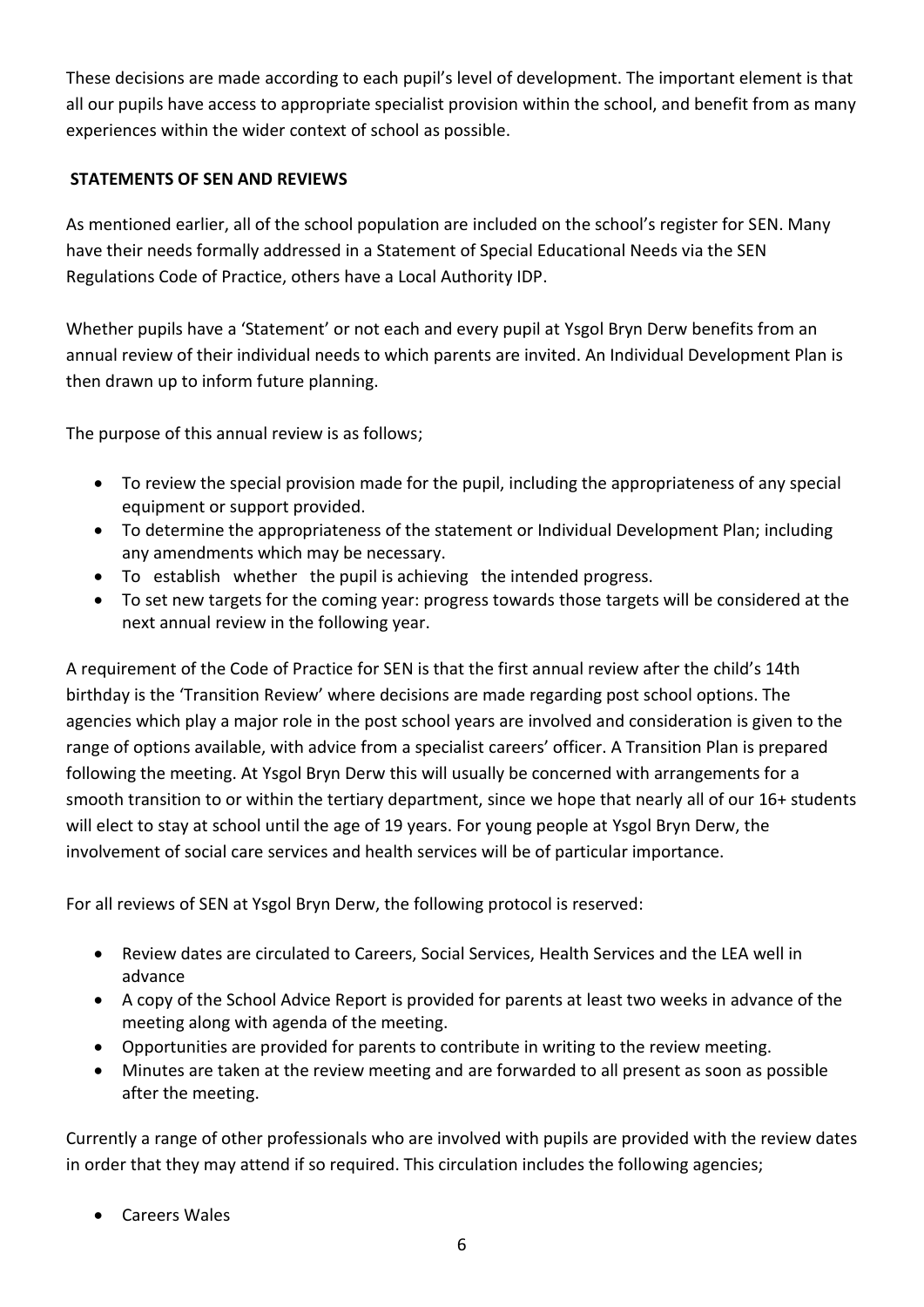- Social Services
- Speech & Language Therapist
- Occupational Therapy
- Community Learning Disability Nurse
- Educational Psychologist

#### **THE STRUCTURE OF THE REVIEW REPORT**

The content of the review report is structured to address the objectives within each pupil's Statement of SEN, their Individual Development Plan and their individual education plan (IEP).

For each pupil the content of school advice will be as follows;

- A statement of the nature of the curriculum taught to the pupil according to that child's age and stage of development, making particular reference to whether it includes the relevant National Curriculum, and /or the 14 – 19 curriculum.
- A comment on a pupil's general learning.
- Progress towards specific targets set at the last review meeting.
- A record of attainment in all key skills areas is also included.

The information in terms of progress made in these areas will address the longer-term objectives contained within the statement of SEN or IDP and inform decisions regarding future targets.

Future targets for the forthcoming year are also included in the school's advice. In planning these targets, staff will take into account of previous progress and also assessment information.

#### **INDIVIDUAL EDUCATIONAL PLANS (IEP)**

Special educational needs can be highly individualised in nature and in order for many of our pupils to progress in terms of overall development, their respective needs are met by means of individualised educational programmes and address particular areas.

The objectives contained within each child's statement of SEN or Individual Development plan are used to develop each child's IEP. At the annual review of SEN for each child, long term objectives are refined into targets for the forthcoming year. The success of the IEPs will be updated and evidenced on a termly basis by teachers under the monitoring of senior leaders, and can then be evaluated with the parents and in some cases other professionals during the next annual review.

A coherent approach across the school towards developing individual education programmes is in place.

#### **INDIVIDUAL BEHAVIOUR PLAN (IBP)**

This plan is created for pupils who demonstrate challenging behaviour. Its aim is to ensure a consistent approach is adopted in the management of this behaviour across classes, settings and staff.

The IBP should only be completed after careful observation and assessment i.e. recording the target behaviours, their antecedents and their consequences. To assist with this assessment process, specific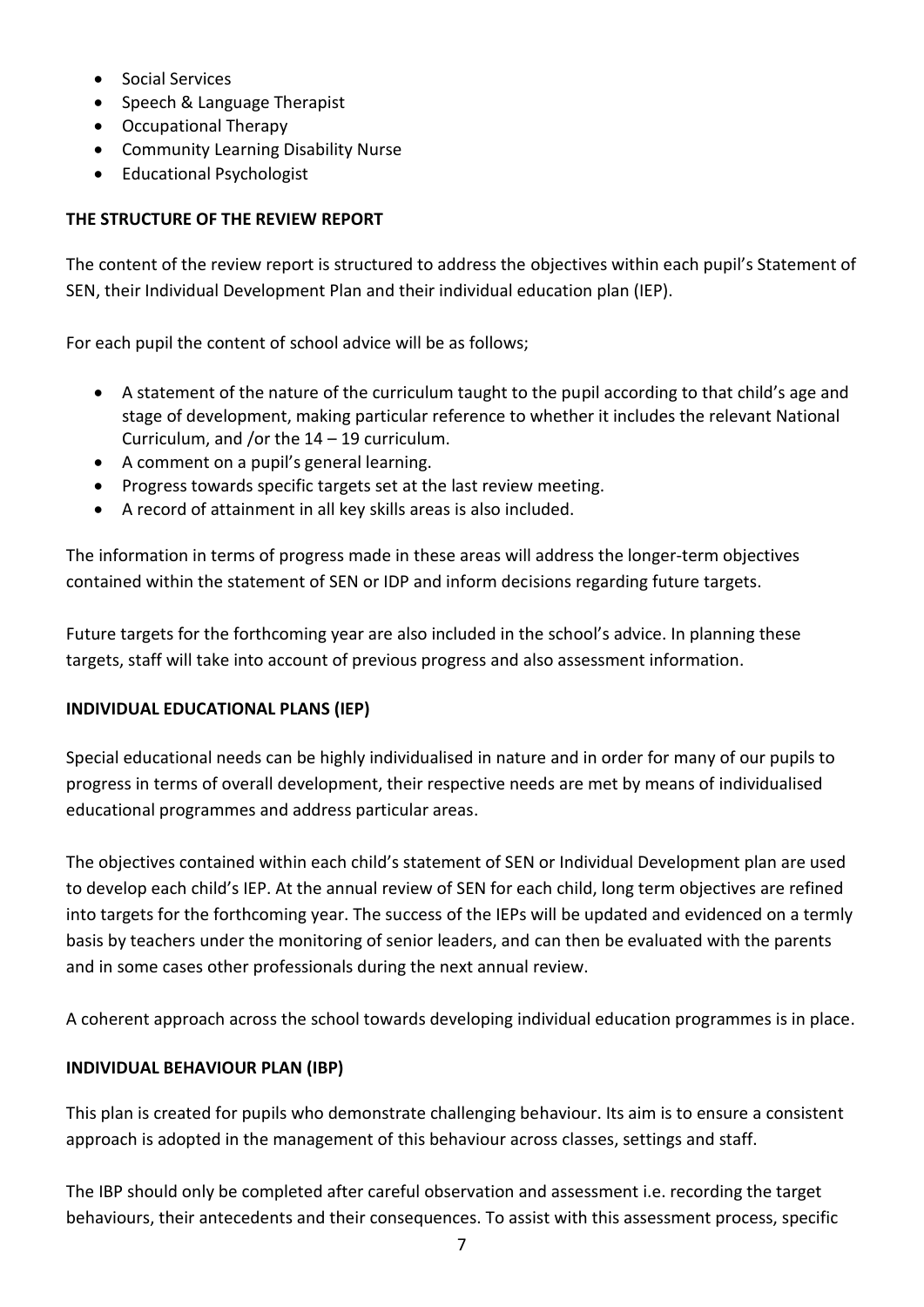behaviour assessments are available to members of staff. IBP development and implementation will depend upon how accurately the assessment of the targeted behaviours has been conducted. The more frequently such assessment is conducted, the more accurate it is likely to be, especially if more than one member of staff is involved in this assessment.

The writing of the IBP is the direct responsibility of the class teacher and the lead teacher for Behaviour. Following review, they will be re-structured accordingly. Each IBP is reviewed continuously by class staff and on a summative basis, at least termly by lead teacher, who reports to the Headteacher.

## **Staffing policies, partnership with parents and external agencies**

### **ARRANGEMENTS FOR IN- SERVICE TRAINING (INSET)**

As a Special School, all of the INSET that takes place at Ysgol Bryn Derw is targeted towards enhancing the educational provisions for pupils and young people with SEN. Details about the school's policy on INSET, as well as the full range of training undertaken during the current Academic Year is managed by the Deputy Head Teacher.

As a school, Ysgol Bryn Derw seeks to promote a multi-disciplinary approach towards providing for its pupils with SEN. Ysgol Bryn Derw benefits from a range of visiting professional from Education, Health and Social Services.

Ysgol Bryn Derw is served by visits from Occupational Therapists, who work in close association with teaching staff and other therapists, on a range of activities including helping pupils to be as independent in daily living activities as possible; including aiding good fine and gross motor skills, developing sensory processing skills and supporting the chaining of tasks.

Speech and Language Therapy is provided in partnership with the local education authority and NHS. Some individual children are taught directly by the speech therapist or the school's specialist teaching assistant. In other instances, these staff provide classroom staff with specific information and advice on supporting children with receptive and expressive language difficulties and/or problems with articulation. Advice on feeding difficulties is also part of the speech therapist's role. Numerous teachers and teaching assistants are involved in implementation of feeding programmes planned on an individual basis in association with speech therapists.

The Educational Psychologist maintains regular contact with Ysgol Bryn Derw with regard to individual pupils, monitoring performance and advising School on appropriate educational provision. Such work will often mean working with both home and school. Psychological input and advice may be available at the Annual Review, and can be called upon as required.

Any of the above mentioned professionals might assist the school in conducting a risk assessment in respect of individual children or activities for Health and Safety purposes.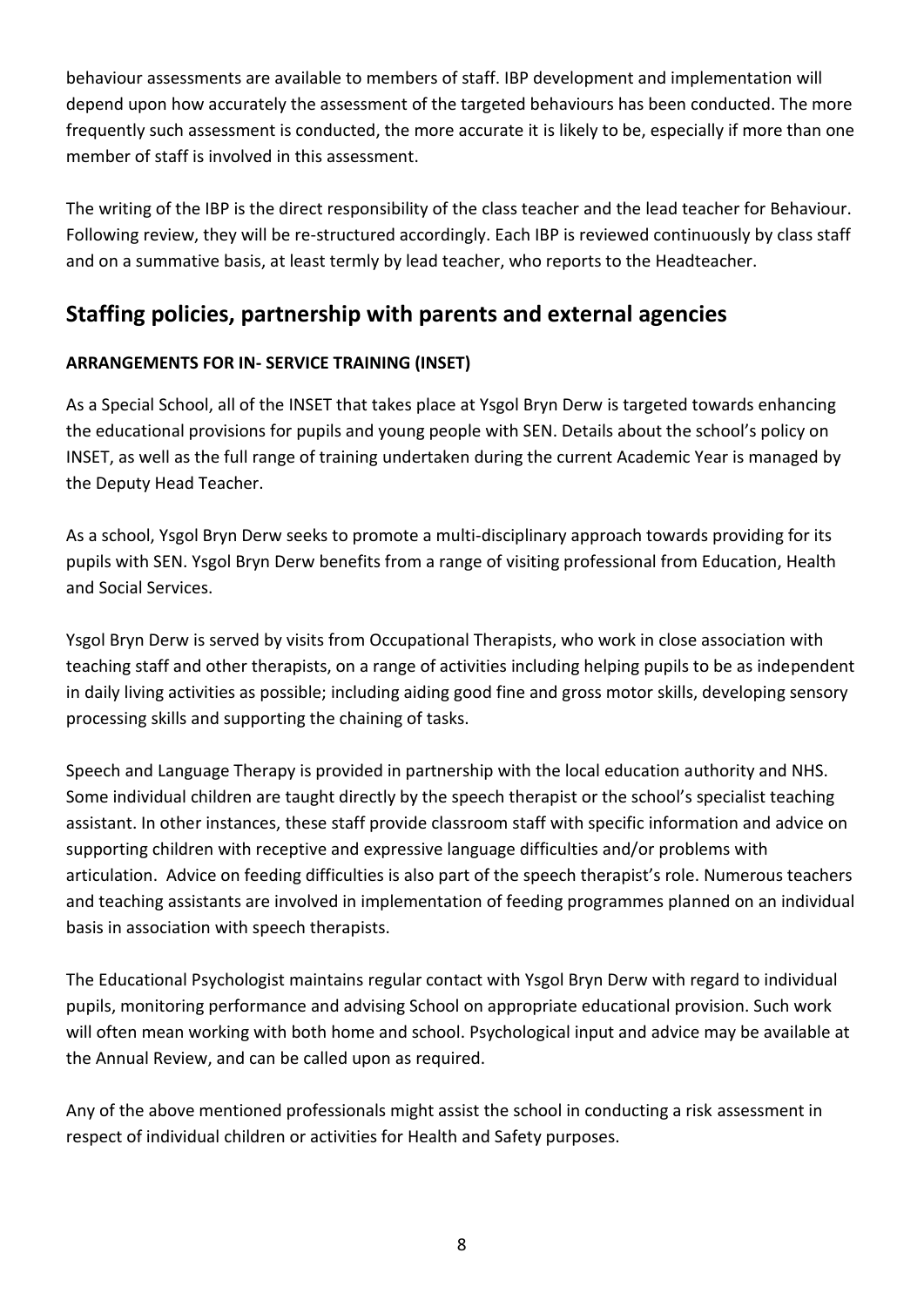#### **PARTNERSHIP WITH PARENTS:**

At Ysgol Bryn Derw, we believe that we share the task of education with the parents of our children, and we try to establish co- operation in this so as to ensure consistency of standards at the highest possible level. We believe that nothing should be left to chance in the development of a partnership between home and school. We have an "open door" policy at Ysgol Bryn Derw where parents are welcome to discuss their child with the Head Teacher or Class Teacher, by telephoning school to arrange a mutually convenient time. Messages are delivered from school to home and vice versa on a daily basis by means of a message book if appropriate. Additionally, as mentioned earlier, parents are invited as a matter of course to attend the review meetings, and every effort is made to actively involve them in their child's review.

Please refer to the Home School Agreement.

#### **PARTNERSHIP WITH OTHER SCHOOLS AND COLLEAGUES**

At Ysgol Bryn Derw we see ourselves as being part of the wider community. All of the pupils at Ysgol Bryn Derw are given opportunities and experiences to learn within the locality. Ysgol Bryn Derw is developing links with local mainstream schools and the school's resources are made available to other schools in the locality.

14– 19 pupils attend a range of community facilities to enhance their education, these include, Secondary Schools, Further Education College, local shops and facilities.

#### **MONITORING THE EFFECTIVENESS OF THE SCHOOL'S SEN POLICY**

The foundation for evaluation of the success of Ysgol Bryn Derw's policy are the principles upon which it is based, and the extent to which they have been put into practice throughout the school.

The sources used as indicators of the policy's effectiveness are as follows;

- The assessment procedures and the extent that they provide sufficient information for the development of clear, well-structured IEPs.
- The provision made for each pupil and the progress that individual pupils are making towards their established goals.
- The views of the parents who attend the review meetings

As part of the review the parents are asked to respond to the following using a response sheet:

- The extent to which they are satisfied with progress.
- The extent to which they approve of new targets.
- The extent to which they perceive that the provision is meeting their child's needs.

The information arising from this response is also used to monitor school effectiveness.